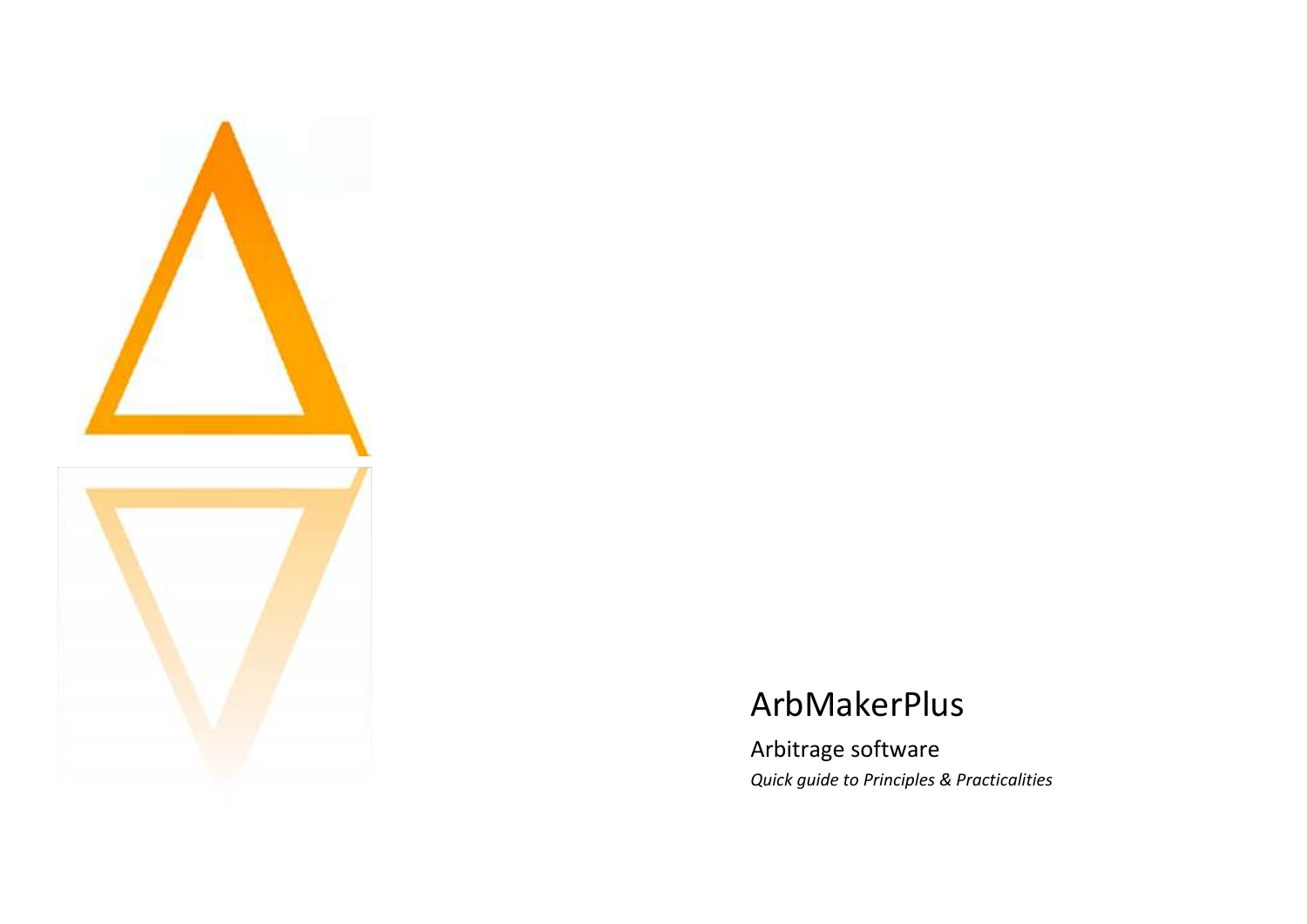### **Principles**

What is the key data users rely on to find potential trades with ArbMakerPlus cointegration software?

Something called 'residuals'.

Picture the end-of-year bonus party at JP Morgan. Traders line up to get their bonuses. Maybe Jamie Dimon is handing them out. Each trader gets paid according to performance. Possibly, were they present, the CDS traders who lost \$2bn (and counting) this year would be handing Mr Dimon cash to keep their jobs.

But at the end of the process let's say the average bonus is \$2.1m. Some traders got more than the average and some less. All bonuses could be plotted in graph form using this average of \$2.1 as a line of best fit. Some bonuses would fall above the average, some below.

These *differences of each bonus from the average bonus are called residuals*. Statisticians also refer to them as 'fitting errors' because they do not fit the average line.

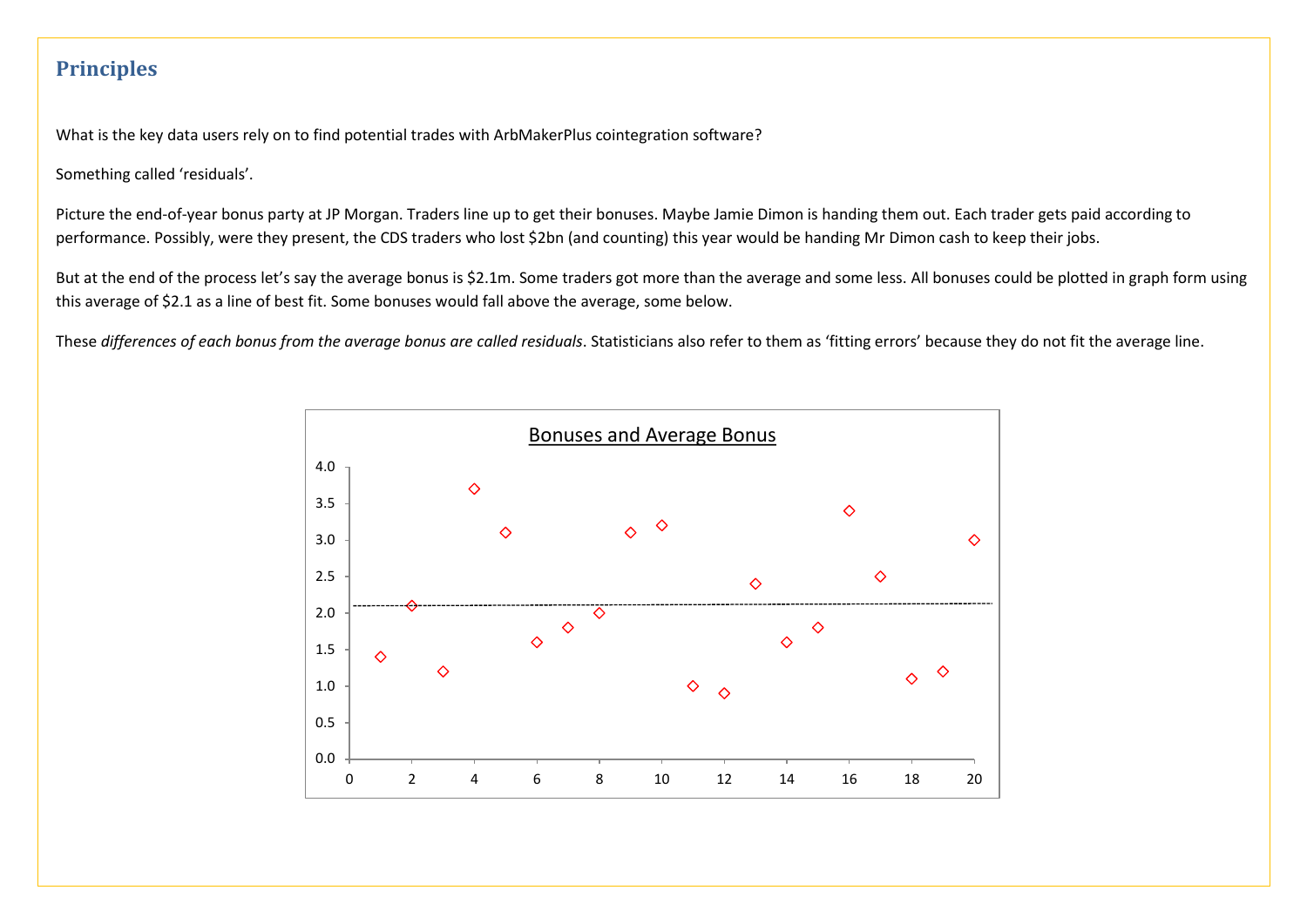#### **Why are residuals useful?**

In short, because they always must sum to zero – that is, they *revert* to the average. Take a look below at the residuals derived from the bonus graph above:



It is bonus levels that drive the value of each residual. The analogy to financial prices is that when these rise (fall) and push residuals *away* from their average trading opportunities arise to sell (buy) the underlying instruments. Why? Because of the mean-reverting properties of residuals.

In short, it is starting to look like residuals at the extremes of the observed values permit the direction of the subsequent observations to be assigned probabilities and traded upon.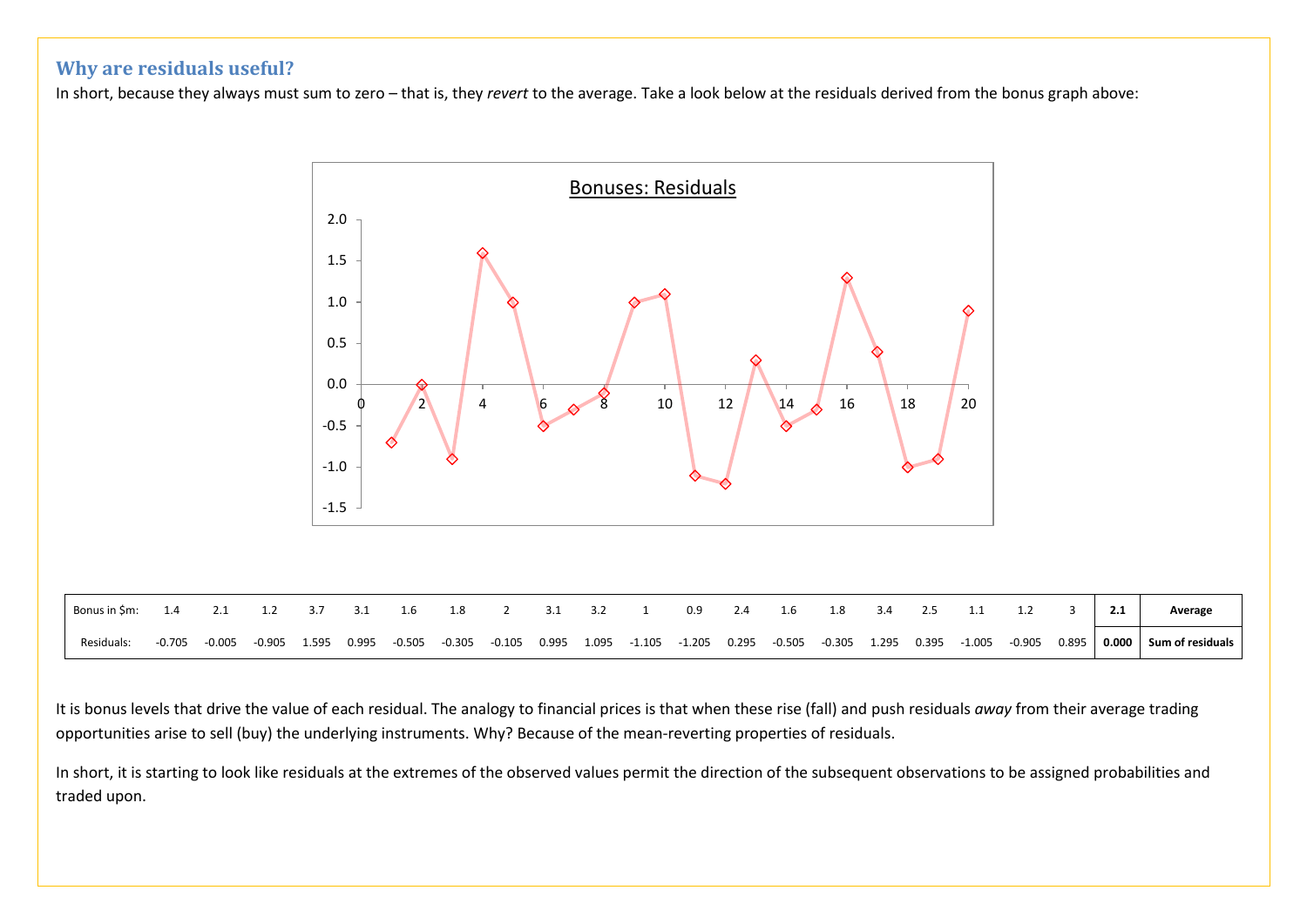#### **Two crucial caveats**

Before taking any position based on residual data it is crucial that:

- 1. The residuals should be normally, or near normally, distributed. This is because normal (or Gaussian) distributions have cast-iron probability qualities essential for trading; and
- 2. The residuals should be mutually independent and what statisticians call "independent and identically distributed" or random.

Assume that this is the case in our bonus example. To take advantage of normal residual data it is helpful to transform each observation to a 'Z-score'. This is done by dividing each observation by the standard deviation of the population. What you get, measured in standard deviations, is how far each data point is from the mean of the population. This distance is also called the Z-score. In graph form:

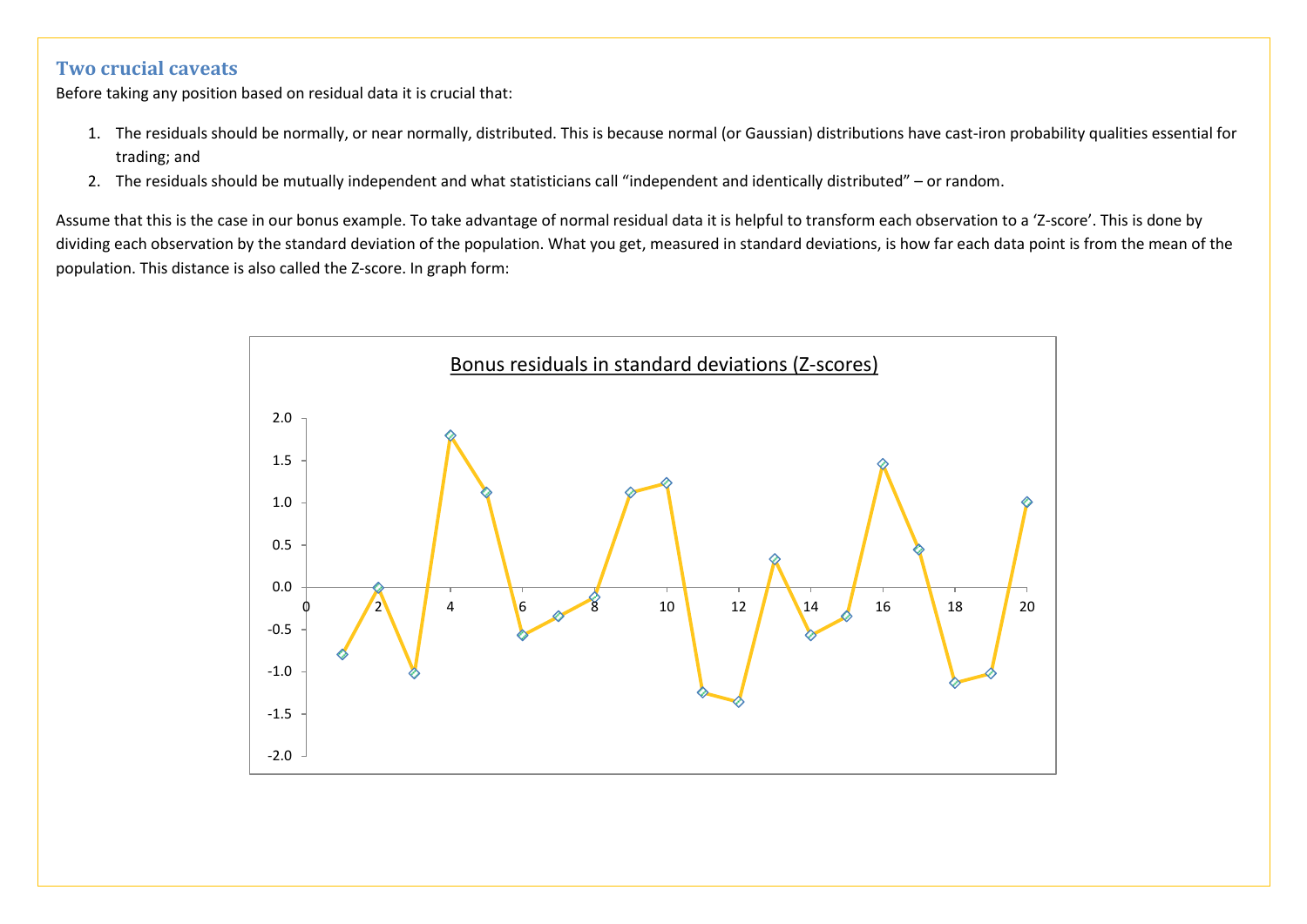Here is where normality is crucial. Under a normal, or Gaussian, distribution the probability of an observation being, say, 2 standard deviations (ie Z-scores) away from the mean is less than 5%. The next graphic sets out the entire probability distribution for normal data, permits specific probabilities to be assigned to observed data and thus allows assessment of the likely direction of future observations:



ArbMakerPlus analyzes the residuals from linear equations as a part of its cointegration process and not fictitious bonus rewards. But the principles above apply in the same way. Thus if the incoming data continue to be normal and cointegrated then probabilities about the trend direction of those incoming observations can be determined – they will revert back to the mean.

#### **It is a simple but powerful method of modeling uncertainty.**

The main documentation [here](http://arb-maker.com/support/documentation) covers how ArbMakerPlus establishes cointegration and sifts the data in order to identify the normality and randomness of data. It should be used to cross-reference this Quick Guide.

But let's now look at some real data examples in the following 'Practicalities' section.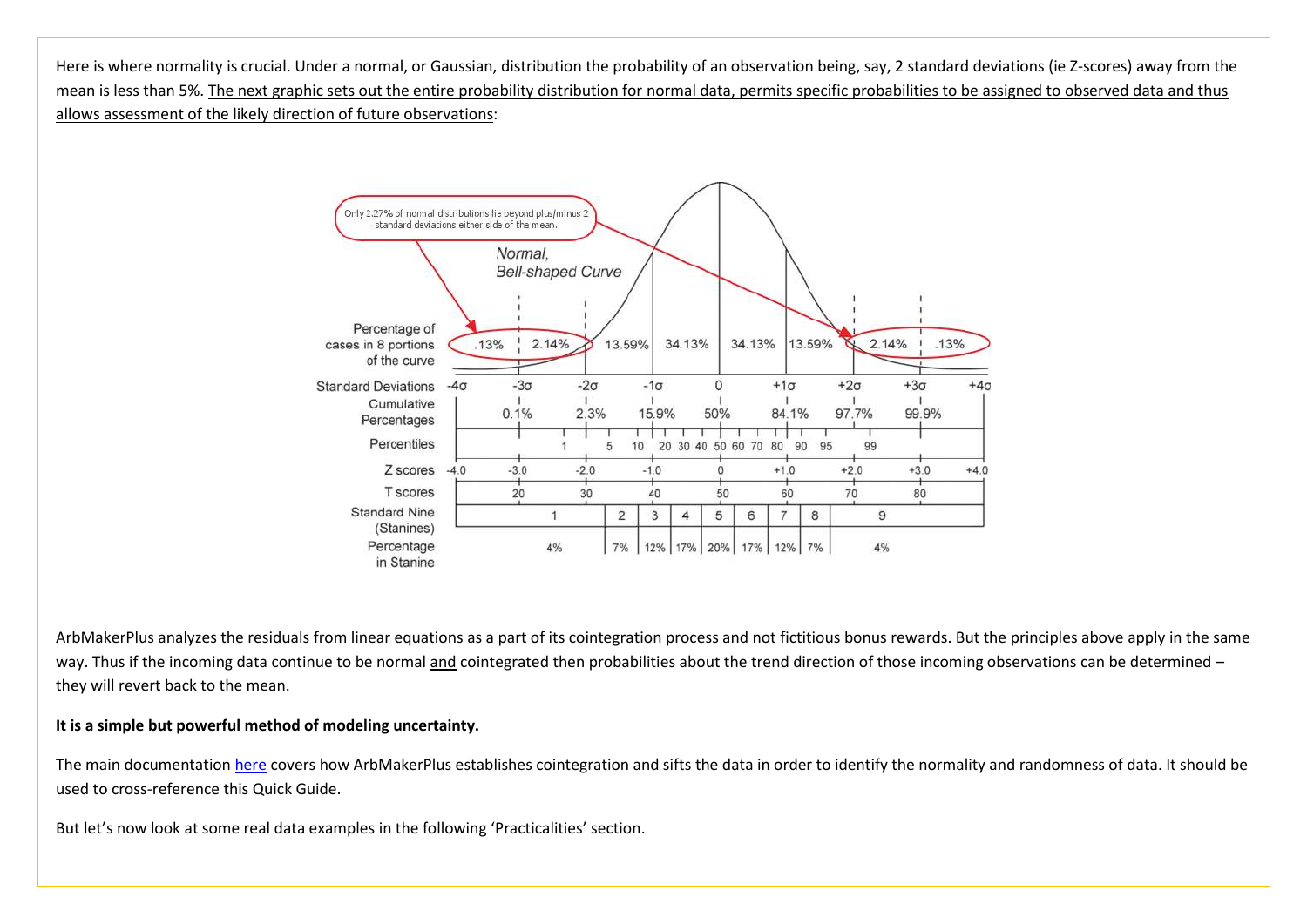## **Practicalities**

#### **Example 1: BLW/HDB**

The charts below came from an end-of-day scan of the US financial sector:

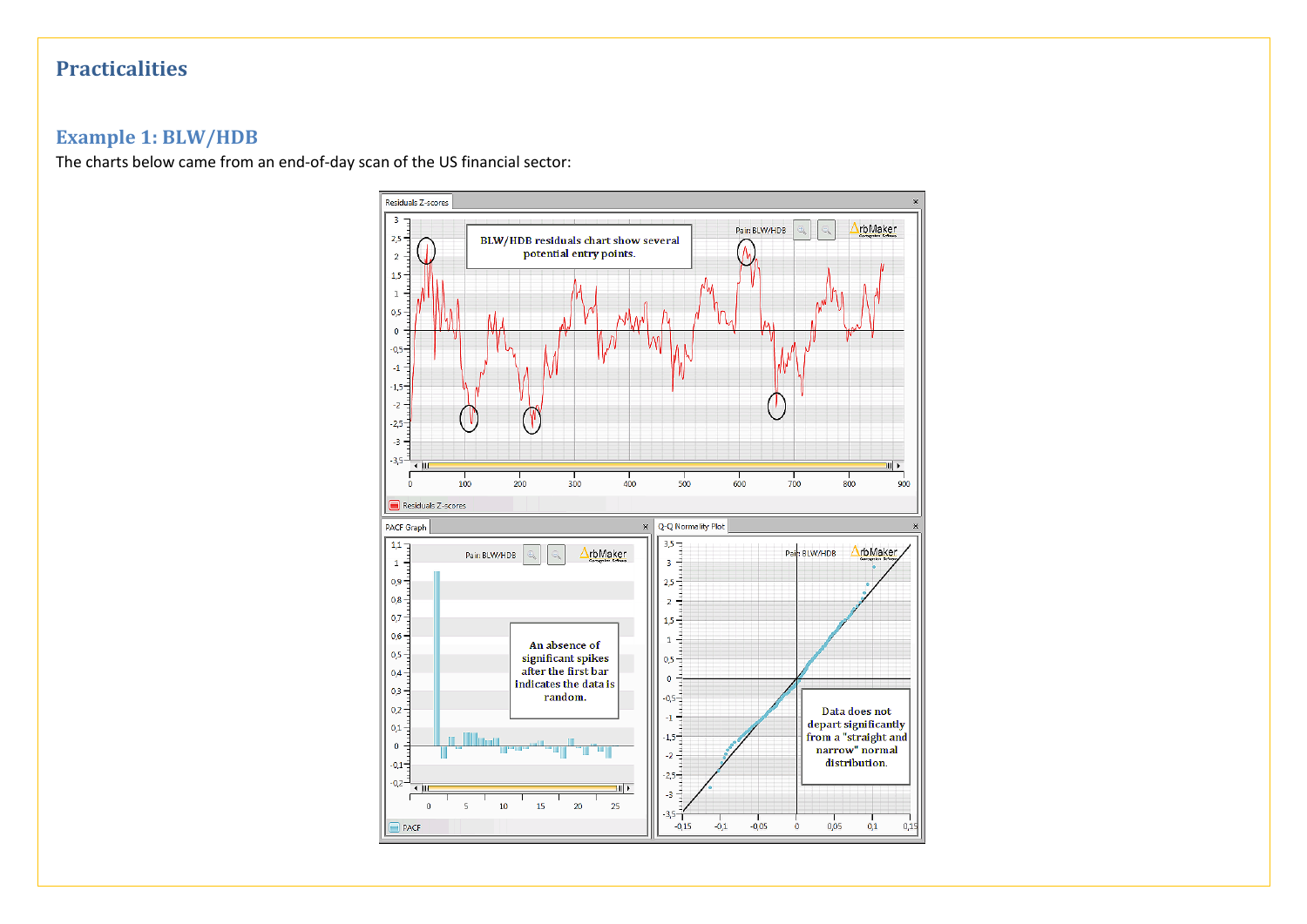It appears to be a promising pair. However, common sense demands the checking of a few other items.

#### **Potential trades: have a check-list**

There is more to consider than the charts. Some examples of additional factors to consider include:

- 1. **Strength of cointegration**: a higher degree of cointegration, indicating a stronger relationship between the underlying instruments, may be generally more desirable than less. So a pair cointegrated at 99% (like this one) may be preferable to one at 95%.
- 2. **R²:** a high R² validates the explicative power of the relationship between BLW and HDB (or any X/Y pair) more than a low one. This pair has an R² of 0.87 or 87%.
- 3. **Beta**: in the case of BLW/HDB the beta is 0.354. This suggests a dollar move in HDB will see a \$0.354 move in BLW. The immediate consequence for a pair trade is that balancing the position will require \$1/\$0.354 (or 2.83) units of BLW for each unit of HDB. It is not 'dollar neutral'. This may not detract from the trade itself but it may raise questions of capital efficiency for the trader's portfolio.
- 4. **Fundamentals**: BLW is Blackrock Limited Duration Income Trust, an investment company mainly focused on the United States and Europe. HDB is HDFC bank Limited, a large Indian bank (with a NYSE listing) essentially focused on its domestic retail and mortgage lending markets. While there may be overlap in the two companies' portfolios the businesses are some distance apart structurally and geographically. Whether the two offset even sector risk ought to be a concern.
- 5. **Reporting dates**: it is not always comfortable to hold positions in firms about to report earnings. Certainly company risk rises greatly (both positive and negative) approaching and during earnings season.

The list is non-exhaustive.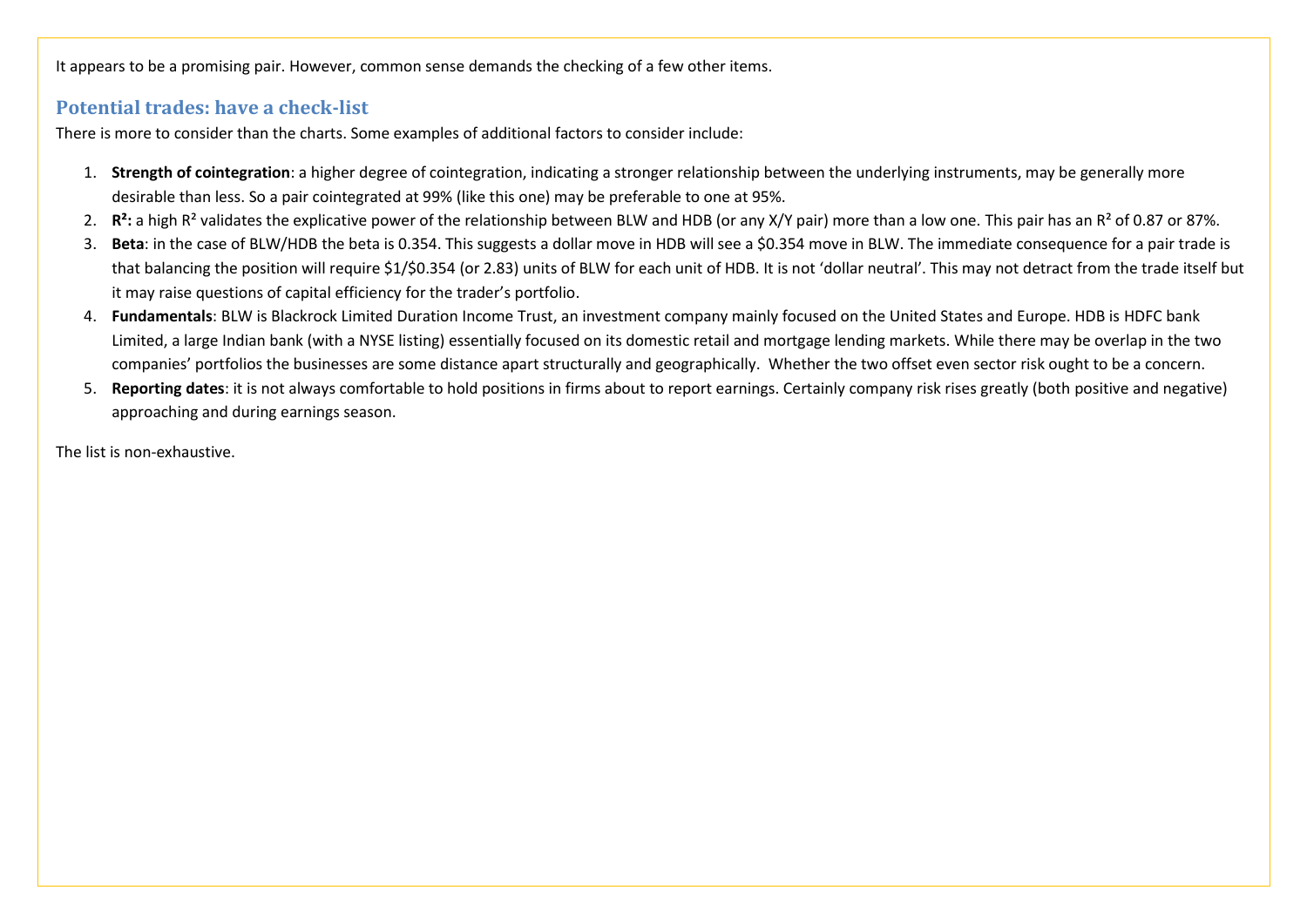### **Example 2: USDJPY/EURCHF**

The chart below is from an end-of-day scan of our currencies database:

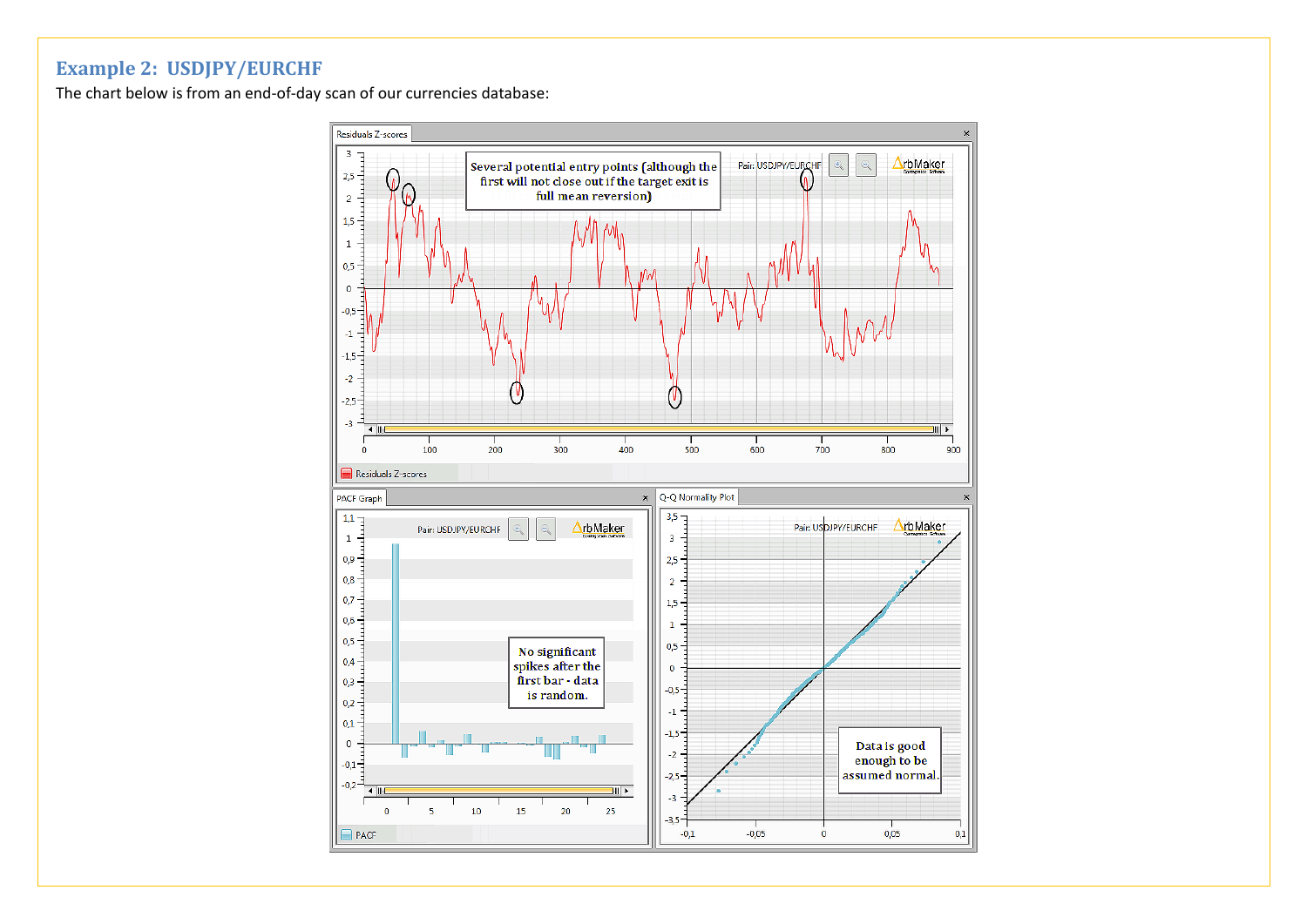Once again the chart is decent but it is worth digging deeper with a checklist. Some (still non-exhaustive) items might be:

- 1. **Strength of cointegration**: unlike the first example this pair is cointegrated at the 95% confidence interval. Good, but not as strong a relationship as at 99%. At the intra-day level this can be an important consideration as the statistical relationship can change (and decay) relatively swiftly.
- 2. R<sup>2</sup>: it is about 83% for this FX pair. To put this in context a useful way of thinking about these numbers is to consider that 17% of the actual data is not explained by the model. Given that FX is habitually leveraged at 40% (and much higher) the margin for error is magnified by lower R<sup>2</sup>s.
- 3. **Economic data & policies**: there is a very large body of academic work that considers the different and varying impacts on exchange rates of central bank interventions, economic announcements and data releases. Some actions and data are considered particularly influential (US payrolls announcements, for example) and may be hard to trade around. So it is generally a good idea to have an economic calendar relevant to the currencies in line for potential trades handy.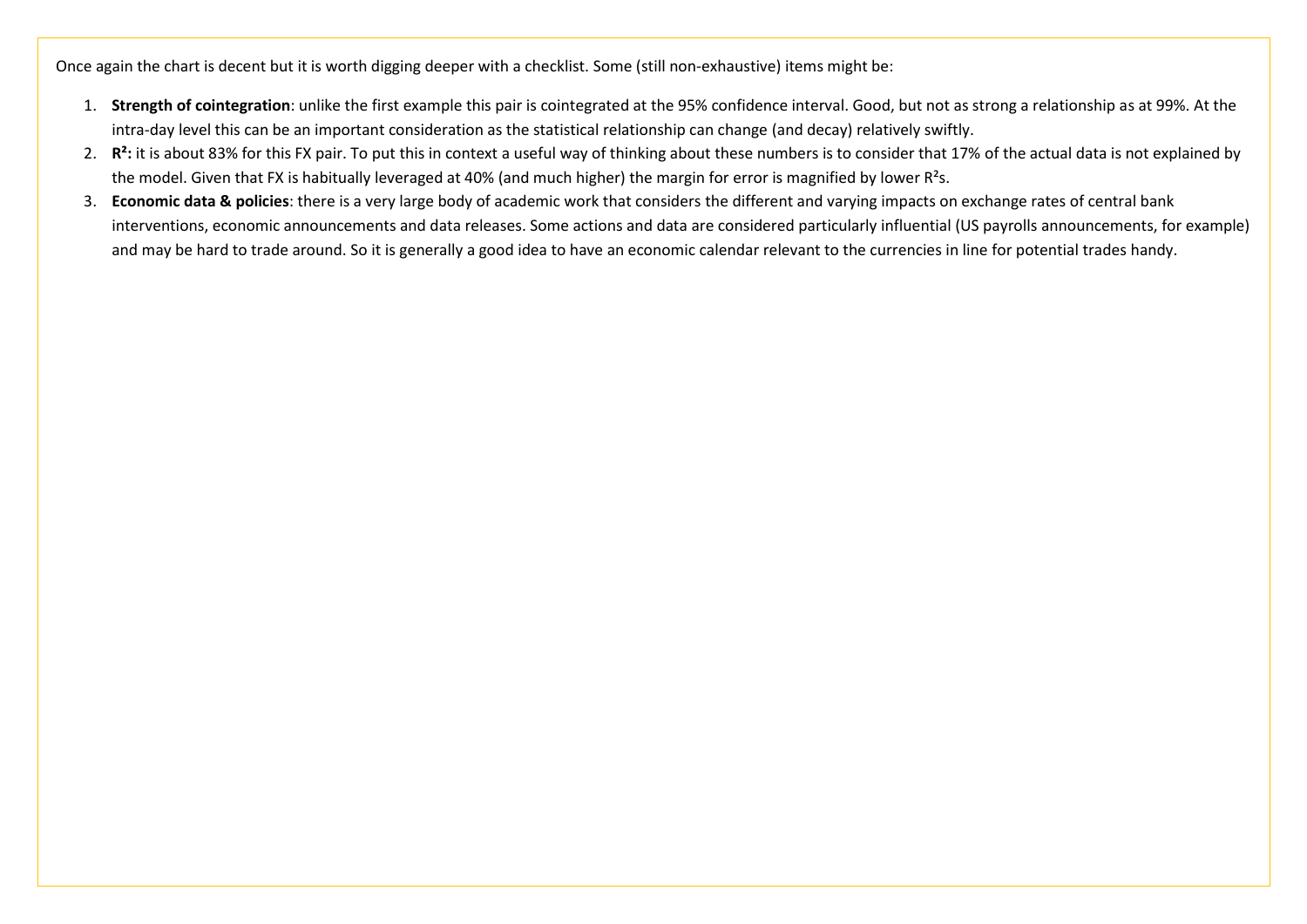#### **Example 3: One to be wary of**

Sometimes the residual distribution is not normal. One of the two main manifestations of this is when it is kurtotic. Kurtosis comes in 2 forms: positive (leptokurtic) which implies data concentrated around its mean; and negative (platykurtic) which suggests a wider distribution of returns away from the mean (and thus greater volatility) than a normal distribution. Here's an example using end-of-day data of the leptokurtic forex pair EURNZD/USDNOK. The probability benefits of a normal distribution will not apply:



A platykurtic distribution would print the mirror image of the Q-Q plot shown above.